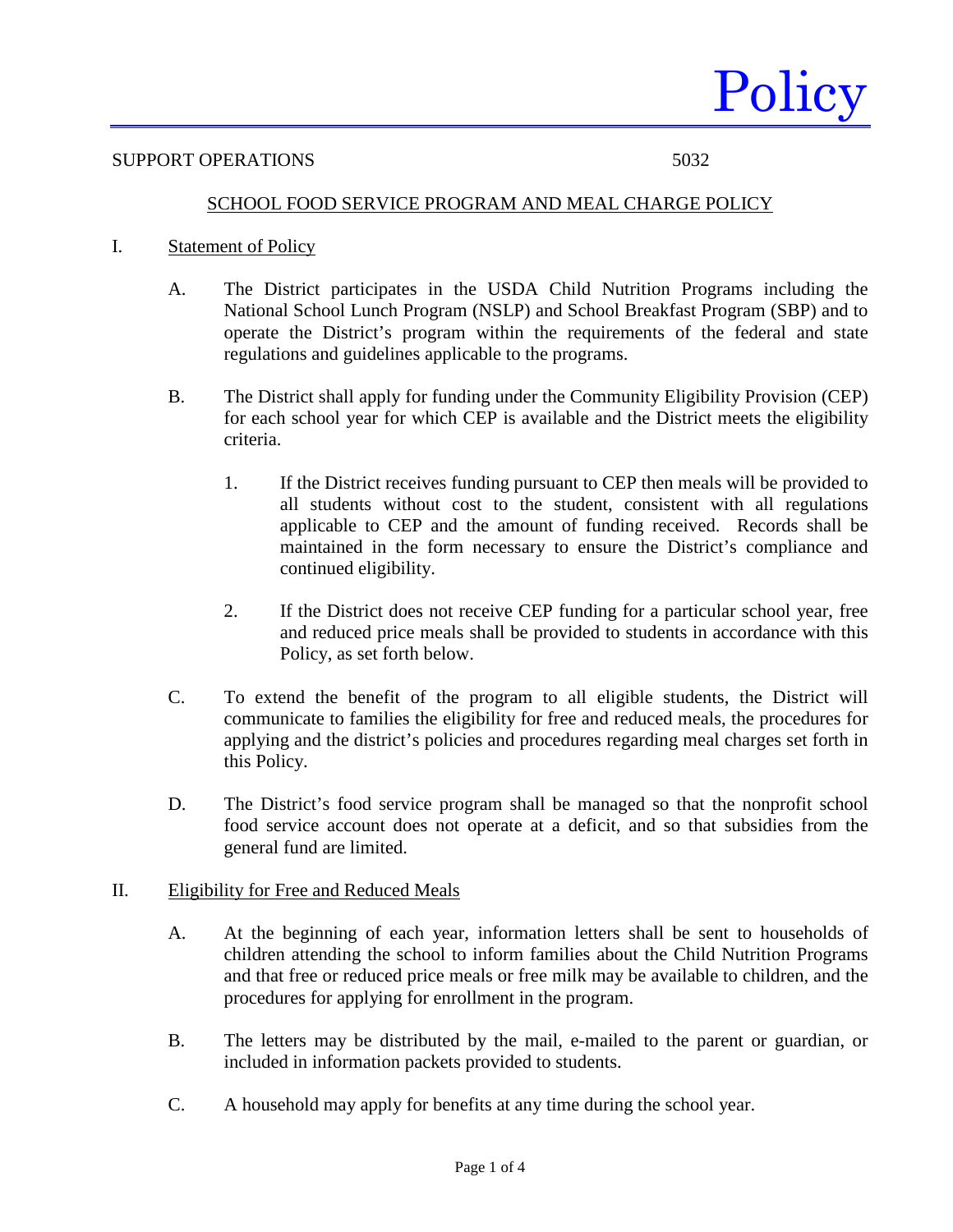# POLICY

### SUPPORT OPERATIONS 5032

# SCHOOL FOOD SERVICE PROGRAM AND MEAL CHARGE POLICY

- D. Only one application is required for all children in the household.
- E. No application is necessary if the household was notified by the District that all children have been directly certified. If the household is not sure if their children have been directly certified, they should contact the Food Service Director.
- F. A student's eligibility status for free and reduced meals shall carryover into the next school year for the first thirty (30) operating days or until a new eligibility determination is made, whichever occurs first.
- G. A student that transfers from a Community Eligibility Provision (CEP) or Provision 2 (P2) participating school to a non-participating school shall be deemed eligible for free and reduced price meal benefits for thirty (30) operating days or until a new eligibility determination is made, whichever occurs first.

# III. Meal Payments and Deferred Payments (Meal Charge)

- A. Students may charge meals in accordance with the following rules:
	- 1. Students are expected to pay for meals at the school's published meal rate each day. Families are expected to maintain funds in accounts to minimize the possibility that a child may be without meal money on any given day.
	- 2. Students may charge complete reimbursable meals only.
	- 3. All students will be provided with meal charge opportunities pursuant to this policy, regardless of whether they receive full price, reduced price, or free meals.
	- 4. When the balance on MySchoolBucks is exhausted the District will provide the student with the student's meal of choice of the available reimbursable meal choices for that school day, if the student requests one, unless the student's parent or guardian has specifically provided written permission to withhold a meal.
	- 5. No student with a negative meal card or MySchoolBucks account balance will be allowed to charge any a la carte items, including snacks, extras, or beverages.
- B. The District is committed to ensuring that federal reimbursements, children's payments and other non-designated nonprofit food service revenues do not subsidize meals for adults. Adults are required to pay for meals in full at the time of purchase.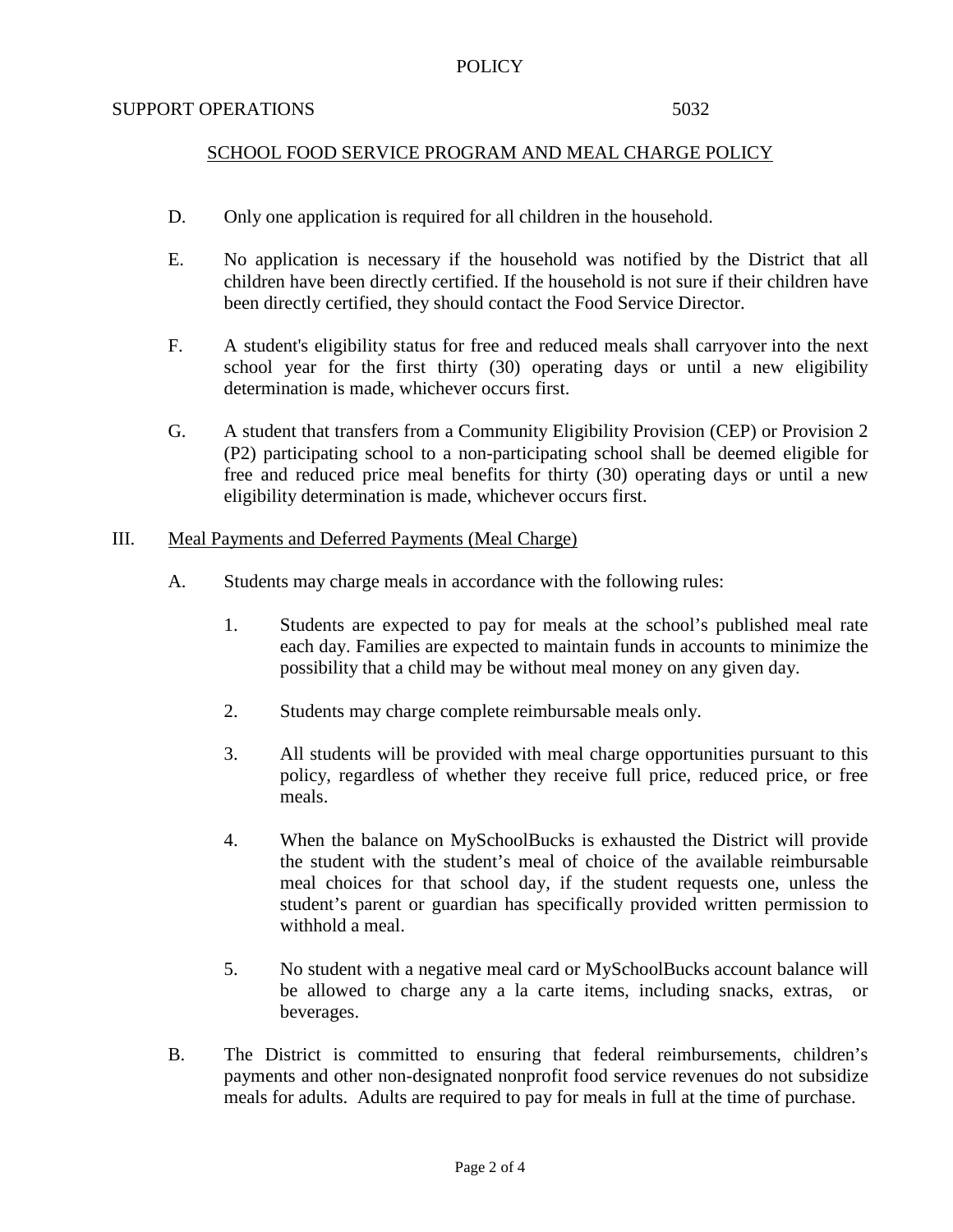# POLICY

### SUPPORT OPERATIONS 5032

# SCHOOL FOOD SERVICE PROGRAM AND MEAL CHARGE POLICY

# IV. Communication of Policy to Families, Students, and Staff

- A. The District will communicate this policy to parents/guardians in writing at the start of each school year and upon enrollment during the school year through the student handbook, newsletter, and/or website.
- B. The District will provide this policy to all school staff responsible for enforcement, including but not limited to, school food service professionals for collecting payment for meals at the point of service, staff involved in notifying families of low or negative balances, school social workers, school nurses, the homeless liaison, other staff members assisting children in need (or who may be contacted by families with unpaid meal charges), and any staff involved in enforcing any other aspects of this policy.

# V. Nonprofit School Food Service Account

- A. When outstanding student charges accrue \$10 resulting from nonpayment for school meals a letter and this Policy will be forwarded by mail or email from the School Lunch Director or calls or text messages using School Messenger, notifying the parent/guardian of the insufficient account balance. This notification may include a repayment schedule for unpaid meal charges.
- B. Outstanding student charges (also called delinquent debt) resulting from nonpayment for school meals are not an allowable cost to the nonprofit school food service account and cannot be absorbed by that account at the end of the school year or carried forward to the next school year. The district will therefore subsidize the nonprofit school food service account for all unpaid meals by June  $30<sup>th</sup>$  of each school year using non-federal funds. However, the District reserves the right to continue debt collection efforts into the next school year.

# VI. Breakfast Program

A. When a District school is identified by the State Education Department as meeting the threshold that seventy percent or more of the students attending the school qualify for free or reduced price lunch meals, the District shall provide a breakfast program at that school in compliance with state law; provided that, if the Superintendent, in consultation with the School Lunch Director, determines that the District meets the requirements for a waiver of this requirement, then the Superintendent may apply to the Commissioner of Education for such a waiver.